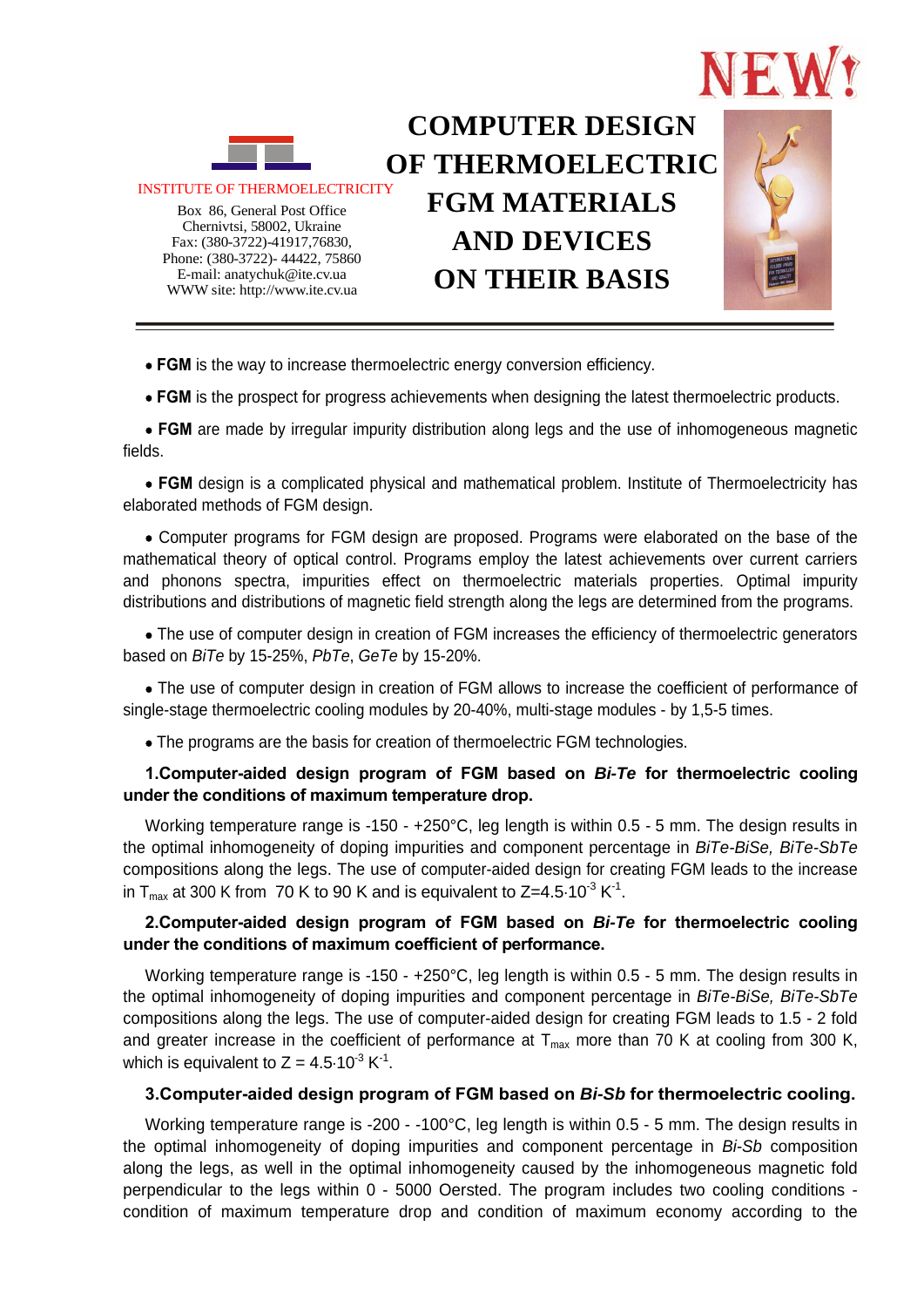coefficient of performance value. The use of computer-aided design for creating low-temperature FGM leads to the increase in the coefficient of performance by 20 - 40 %, which is equivalent to 2 - 3 fold decrease in electric power of a multi-stage cooler.

## **4. Computer-aided design program of cascade thermoelectric cooling modules based on FGM.**

The program allows to design cascade modules with an arbitrary number of cascades for temperature range of -200 - +250 °C at cooling values 0 - 450 K. Leg length is within 0.2 - 5 mm. The program takes into account commutation and contact electric and heat losses, as well as all kinds of heat transfer to the environments. The program allows to design coolers both from the homogeneous materials and FGM. The program provides; determination of the optimal number of cascades for the assigned temperature range; determination of the optimal intercascade match according to the values of electric and thermal power; determination of the optimal currents and voltages and, accordingly, optimal dimensions of legs and their number in cascades; determination of the optimal compositions of doping impurities and component percentage for multi-component alloys *BiTe-BiSe, BiTe-SbTe* and *BiSb* in each cascade; determination of inhomogeneity function for FGM in each cascade; determination of the optimal number of cascades in combined batteries from thermoelectric cascades and cascades with magnetic field; determination of inhomogeneity functions of magnetic field in low-temperature cascades based on *Bi-Sb* alloys; determination of the optimal FGM on the basis of combined effect of magnetic field and optimal doping. The use of the programs allows to improve the efficiency of multi - cascade cooling modules 1.5 - 5 times, especially for the case of cooling below -100°C.

## **5. Computer-aided design program of FGM based on** *Bi-Te* **for thermoelectric generators.**

The program provides design for working temperature range 20 - 350°C at leg length within 0.5 - 5 mm. The program determines the optimal function of doping impurity concentration and optimal modifications in *BiTe-BiSe, BiTe-SbTe* alloy compositions for arbitrary working temperature ranges with the purpose of reaching the maximum efficiency or the maximum power. The use of computeraided design for creating FGM allows to increase the efficiency by 15 - 25 %.

## **6. Computer-aided design program of FGM based on** *Pb-Te, Ge-Te* **for thermoelectric generators.**

The program provides design for working temperature range 200 - 750°C at leg length within 0.5 - 5 mm. The program determines the optimal function of doping impurity concentration and optimal modifications in *PbTe-GeTe* alloy compositions for arbitrary working temperature ranges with the purpose of reaching the maximum efficiency or the maximum power. The use of computer-aided design for creating FGM allows to increase the efficiency by 15 - 20 %.

#### **7. Computer-aided design program of cascade thermopiles with FGM.**

The program provides design of multi-cascade modules with an arbitrary number of cascades from the alloys of *BiTe-BiSe, BiTe-SbTe, GeTe, GeSi* in the temperature range 20 - 1300°C at leg length within 0.5 - 10 mm. The programs take into account commutation electric and heat losses, as well as intercascade heat losses. The program determines: the optimal number of cascades for assigned working temperatures and materials for each cascade; the optimal working temperature ranges for each cascade; the optimal functions of doping impurity concentrations and optimal modifications of substance composition along the legs; the optimal relationships of intercascade electric and heat powers; the optimal number of legs in each cascade, their optimal length and section; the optimal values of efficiency power. The use of computer-aided design for creating cascade generators based on FGM allows to attain record-breaking values of efficiency.